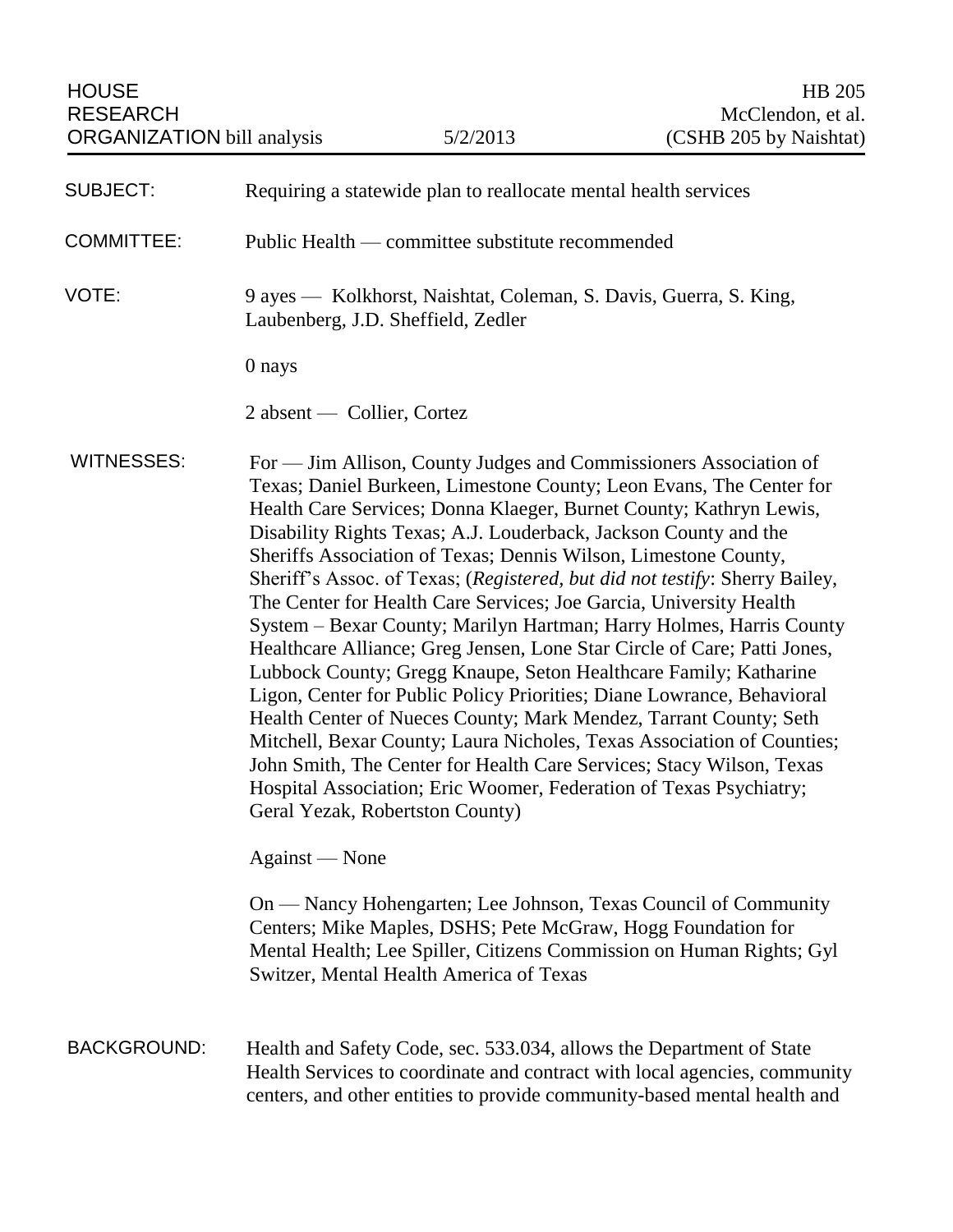## HB 205 House Research Organization page 2

mental retardation services.

DIGEST: CSHB 205 would require the Department of State Health Services (department) to develop a plan to reallocate state mental health services.

> **Allocation plan.** The department, in conjunction with the Health and Human Services Commission (HHSC), would have to develop a plan to ensure the appropriate and timely provision of mental health services to individuals voluntarily or by a civil or criminal court order receiving those services. The plan would apply to secure and non-secure outpatient or community-based facilities providing residential care options and mental health services (outpatient) and state hospitals (inpatient). The department would have to plan for the proper and separate allocation of outpatient and inpatient services for two groups of patients:

- patients who were voluntarily or by civil court order receiving outpatient or inpatient treatment or who were admitted to a state hospital for an emergency detention; and
- patients who were ordered by a criminal court to obtain outpatient or inpatient treatment to attain competency to stand trial or who were acquitted by reason of insanity and ordered to receive inpatient treatment.

The department's plan would have to determine:

- the different needs of the two groups of patients;
- the minimum number of state hospital beds needed to adequately to serve the two groups of patients;
- a statewide plan for the allocation of funds; and
- how to develop the accessibility and availability of outpatient and inpatient services based on the success of local contracts, without adversely impacting local service areas.

The department would have to make every effort to coordinate and contract with local outpatient and inpatient providers to ensure sufficient and appropriately located mental health services to the two groups of patients. While the plan is being developed and implemented, the department could not penalize a local mental health authority for noncompliance.

The department would have to develop and implement a procedure to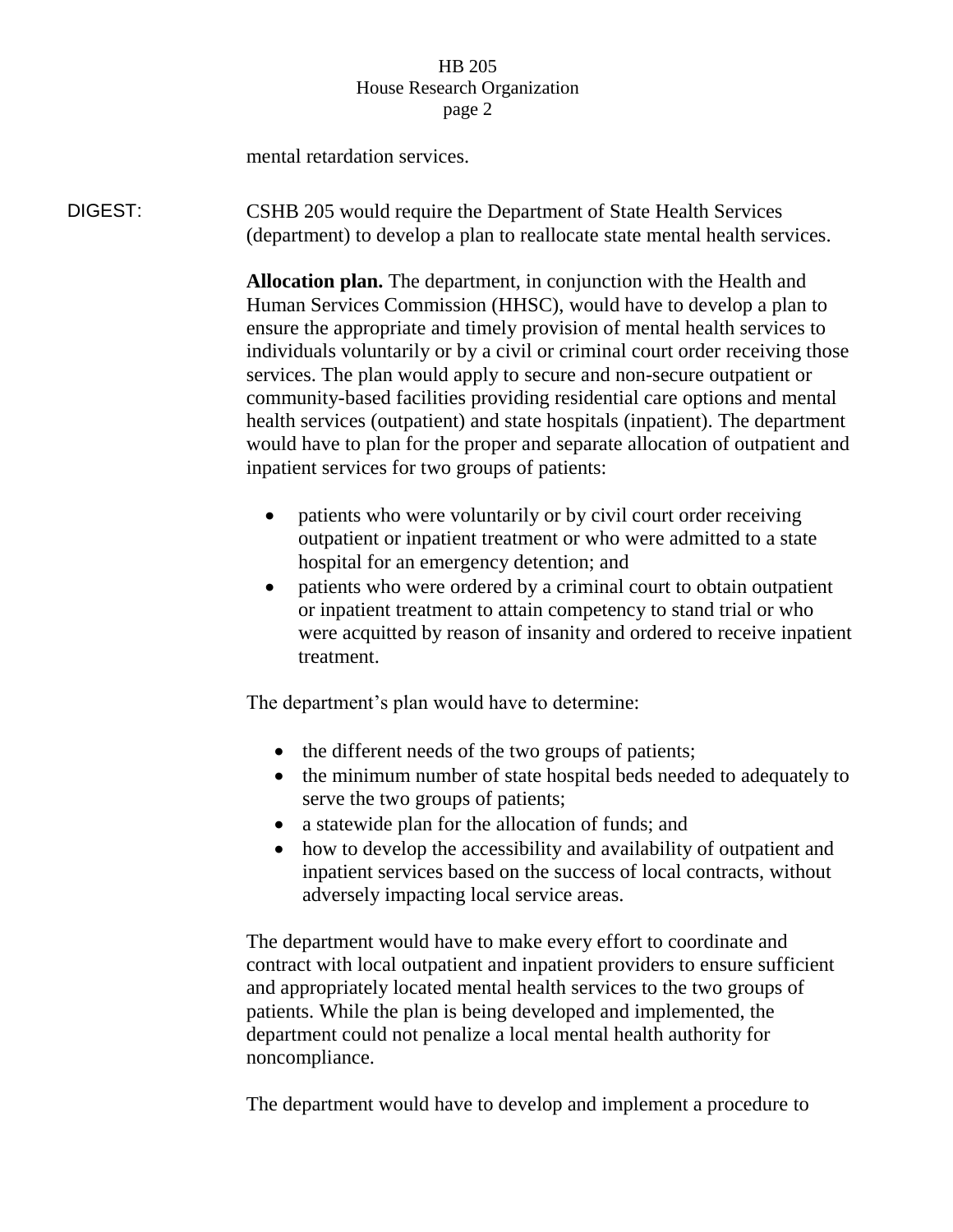## HB 205 House Research Organization page 3

inform certain criminal courts of the various commitment options, including jail diversion and community-based options.

**Advisory panel.** The department would have to establish a 15-member advisory panel to assist with the development of the plan and meet at least monthly with the panel. The bill would specify the various agencies and organizations to be represented on the advisory panel. The department and advisory panel would need to consider, among other things, how frequently services are used, local needs and demands for inpatient and outpatient services, public input, and the differences between the two groups of patients with regard to various factors.

**Time line.** The department would have to update the plan biennially. The department, with the advisory panel, would need to develop an initial version of the plan by December 31, 2013. By August 31, 2014, the department would have to identify standards and methodologies and begin implementing the plan. By December 1, 2014 the department would have to submit a report to the Legislature and governor that includes the initial version of the plan, implementation status, and impact on services. By May 1, 2014 the HHSC executive commissioner would need to adopt any rules needed to implement the department's plan or inform courts of commitment options.

This bill would take immediate effect if finally passed by a two-thirds record vote of the membership of each house. Otherwise, it would take effect September 1, 2013.

**SUPPORTERS** SAY: CSHB 205 would provide the state with a much-needed strategic plan for inpatient and outpatient mental health services. The current allocation of services is inefficient and unbalanced. In particular, the state hospitals do not have enough beds for the increasing number of defendants who are criminally committed for competency restoration. This influx of patients delays treatment for other individuals with mental health issues, resulting in more arrests and hospitalizations. A statewide plan that provided adequate access to state hospital beds and more outpatient options would streamline the treatment process and help keep patients out of courts, jails, and emergency rooms.

> The short time line would reflect the urgency of the situation. The misallocation of services, especially the state hospital bed shortage, needs to be quickly addressed. Moreover, the state needs an immediate plan for